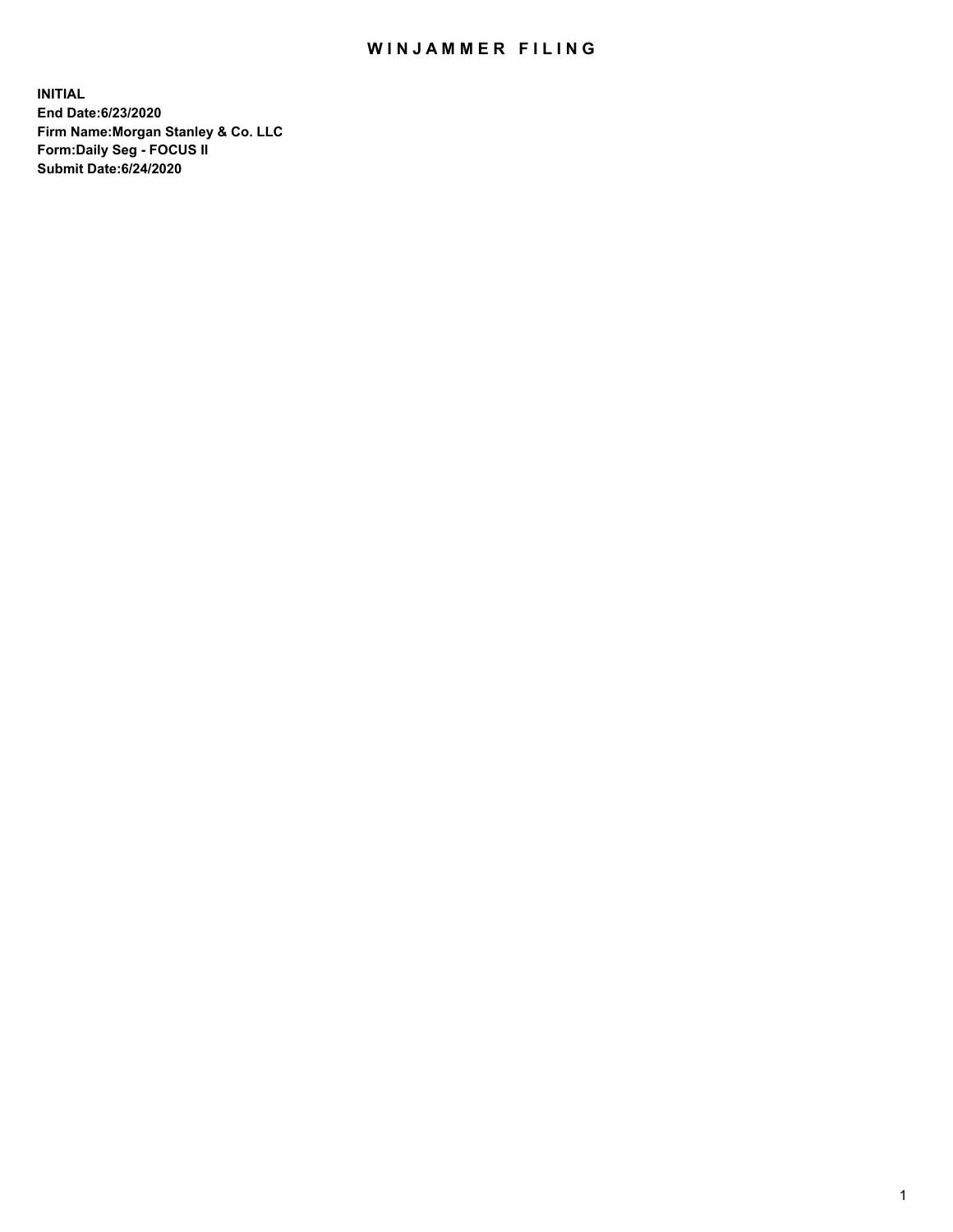**INITIAL End Date:6/23/2020 Firm Name:Morgan Stanley & Co. LLC Form:Daily Seg - FOCUS II Submit Date:6/24/2020 Daily Segregation - Cover Page**

| Name of Company                                                                                                                                                                                                                                                                                                                | Morgan Stanley & Co. LLC                               |
|--------------------------------------------------------------------------------------------------------------------------------------------------------------------------------------------------------------------------------------------------------------------------------------------------------------------------------|--------------------------------------------------------|
| <b>Contact Name</b>                                                                                                                                                                                                                                                                                                            | <b>Ikram Shah</b>                                      |
| <b>Contact Phone Number</b>                                                                                                                                                                                                                                                                                                    | 212-276-0963                                           |
| <b>Contact Email Address</b>                                                                                                                                                                                                                                                                                                   | Ikram.shah@morganstanley.com                           |
| FCM's Customer Segregated Funds Residual Interest Target (choose one):<br>a. Minimum dollar amount: ; or<br>b. Minimum percentage of customer segregated funds required:% ; or<br>c. Dollar amount range between: and; or<br>d. Percentage range of customer segregated funds required between: % and %.                       | 235,000,000<br><u>0</u><br>00<br>0 <sub>0</sub>        |
| FCM's Customer Secured Amount Funds Residual Interest Target (choose one):<br>a. Minimum dollar amount: ; or<br>b. Minimum percentage of customer secured funds required:%; or<br>c. Dollar amount range between: and; or<br>d. Percentage range of customer secured funds required between:% and%.                            | 140,000,000<br><u>0</u><br><u>00</u><br>0 <sub>0</sub> |
| FCM's Cleared Swaps Customer Collateral Residual Interest Target (choose one):<br>a. Minimum dollar amount: ; or<br>b. Minimum percentage of cleared swaps customer collateral required:% ; or<br>c. Dollar amount range between: and; or<br>d. Percentage range of cleared swaps customer collateral required between:% and%. | 92,000,000<br><u>0</u><br><u>00</u><br>0 <sub>0</sub>  |

Attach supporting documents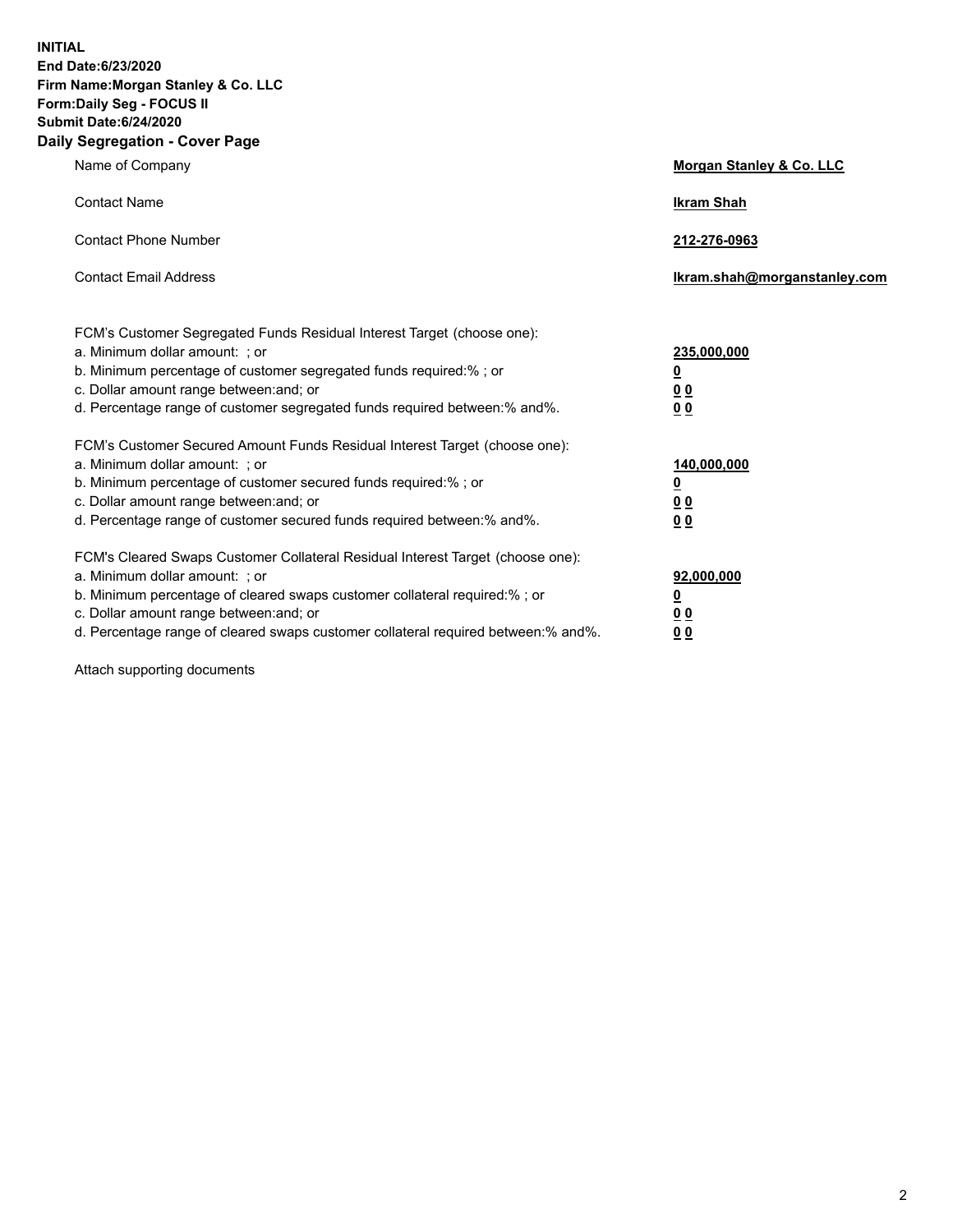## **INITIAL End Date:6/23/2020 Firm Name:Morgan Stanley & Co. LLC Form:Daily Seg - FOCUS II Submit Date:6/24/2020 Daily Segregation - Secured Amounts** Foreign Futures and Foreign Options Secured Amounts Amount required to be set aside pursuant to law, rule or regulation of a foreign government or a rule of a self-regulatory organization authorized thereunder 1. Net ledger balance - Foreign Futures and Foreign Option Trading - All Customers A. Cash **4,419,026,920** [7315]

- B. Securities (at market) **3,163,706,170** [7317]
- 2. Net unrealized profit (loss) in open futures contracts traded on a foreign board of trade **241,853,691** [7325]
- 3. Exchange traded options
	- a. Market value of open option contracts purchased on a foreign board of trade **7,421,780** [7335]
	- b. Market value of open contracts granted (sold) on a foreign board of trade **-13,893,180** [7337]
- 4. Net equity (deficit) (add lines 1. 2. and 3.) **7,818,115,381** [7345]
- 5. Account liquidating to a deficit and account with a debit balances gross amount **71,442,888** [7351] Less: amount offset by customer owned securities **-69,497,512** [7352] **1,945,376**
- 6. Amount required to be set aside as the secured amount Net Liquidating Equity Method (add lines 4 and 5)
- 7. Greater of amount required to be set aside pursuant to foreign jurisdiction (above) or line 6.

## FUNDS DEPOSITED IN SEPARATE REGULATION 30.7 ACCOUNTS

- 1. Cash in banks
	- A. Banks located in the United States **429,966,259** [7500]
	- B. Other banks qualified under Regulation 30.7 **371,259,653** [7520] **801,225,912**
- 2. Securities
	- A. In safekeeping with banks located in the United States **917,407,974** [7540]
	- B. In safekeeping with other banks qualified under Regulation 30.7 **0** [7560] **917,407,974** [7570]
- 3. Equities with registered futures commission merchants
	-
	- B. Securities **0** [7590]
	- C. Unrealized gain (loss) on open futures contracts **1,069,478** [7600]
	- D. Value of long option contracts **0** [7610]
- E. Value of short option contracts **0** [7615] **15,498,443** [7620]
- 4. Amounts held by clearing organizations of foreign boards of trade
	- A. Cash **0** [7640]
	- B. Securities **0** [7650]
	- C. Amount due to (from) clearing organization daily variation **0** [7660]
	- D. Value of long option contracts **0** [7670]
	- E. Value of short option contracts **0** [7675] **0** [7680]
- 5. Amounts held by members of foreign boards of trade
	-
	-
	- C. Unrealized gain (loss) on open futures contracts **240,784,214** [7720]
	- D. Value of long option contracts **7,421,780** [7730]
	- E. Value of short option contracts **-13,893,180** [7735] **6,302,888,525**
- 6. Amounts with other depositories designated by a foreign board of trade **0** [7760]
- 7. Segregated funds on hand **0** [7765]
- 8. Total funds in separate section 30.7 accounts **8,037,020,854** [7770]
- 9. Excess (deficiency) Set Aside for Secured Amount (subtract line 7 Secured Statement Page 1 from Line 8)
- 10. Management Target Amount for Excess funds in separate section 30.7 accounts **140,000,000** [7780]
- 11. Excess (deficiency) funds in separate 30.7 accounts over (under) Management Target **76,960,097** [7785]

**0** [7305]

[7354] **7,820,060,757** [7355]

**7,820,060,757** [7360]

[7530]

A. Cash **14,428,965** [7580]

 A. Cash **3,822,277,514** [7700] B. Securities **2,246,298,197** [7710] [7740] **216,960,097** [7380]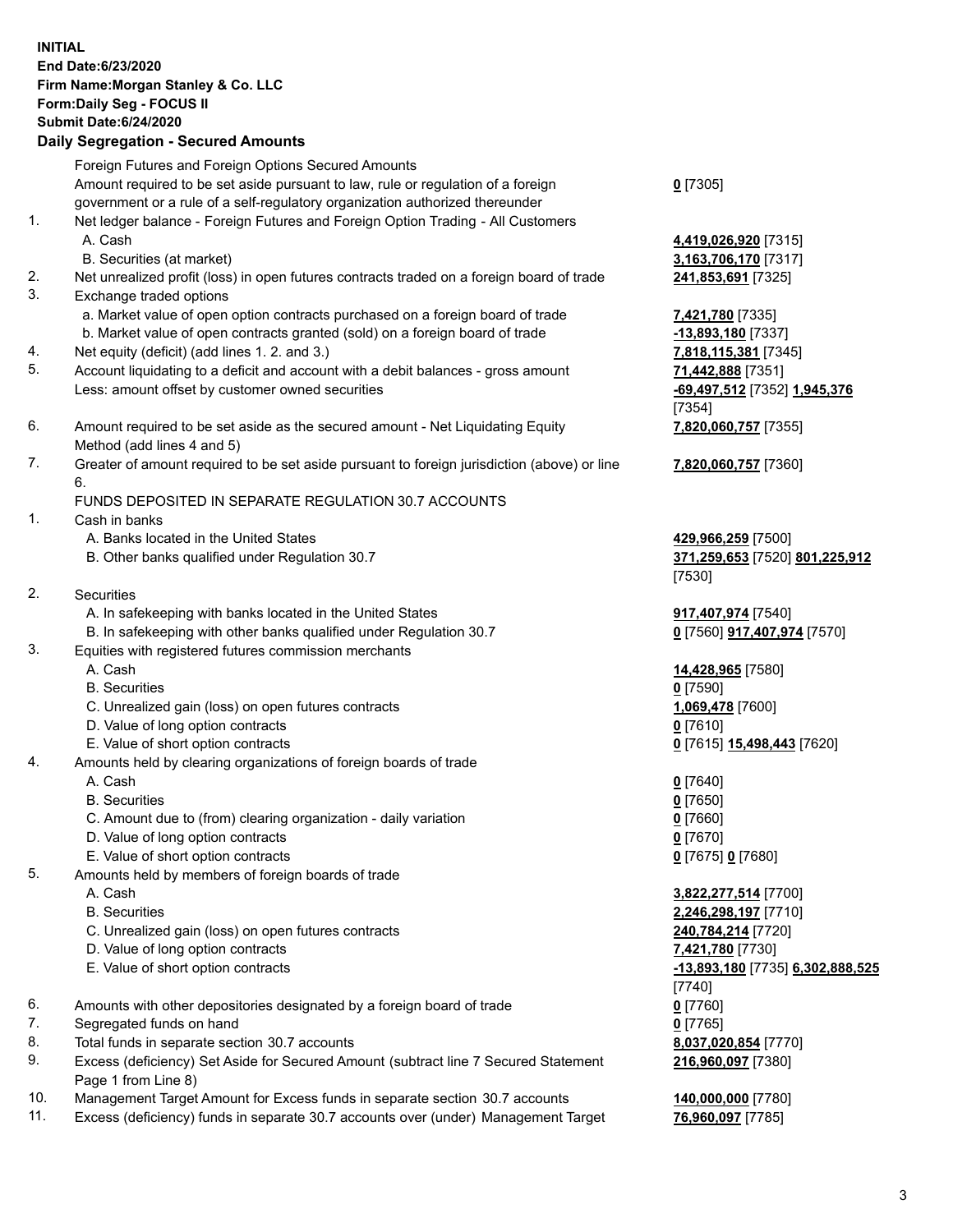**INITIAL End Date:6/23/2020 Firm Name:Morgan Stanley & Co. LLC Form:Daily Seg - FOCUS II Submit Date:6/24/2020 Daily Segregation - Segregation Statement** SEGREGATION REQUIREMENTS(Section 4d(2) of the CEAct) 1. Net ledger balance A. Cash **16,117,010,191** [7010] B. Securities (at market) **8,564,706,371** [7020] 2. Net unrealized profit (loss) in open futures contracts traded on a contract market **847,221,755** [7030] 3. Exchange traded options A. Add market value of open option contracts purchased on a contract market **449,134,867** [7032] B. Deduct market value of open option contracts granted (sold) on a contract market **-368,278,547** [7033] 4. Net equity (deficit) (add lines 1, 2 and 3) **25,609,794,637** [7040] 5. Accounts liquidating to a deficit and accounts with debit balances - gross amount **156,615,036** [7045] Less: amount offset by customer securities **-155,230,487** [7047] **1,384,549** [7050] 6. Amount required to be segregated (add lines 4 and 5) **25,611,179,186** [7060] FUNDS IN SEGREGATED ACCOUNTS 7. Deposited in segregated funds bank accounts A. Cash **4,530,190,217** [7070] B. Securities representing investments of customers' funds (at market) **0** [7080] C. Securities held for particular customers or option customers in lieu of cash (at market) **1,206,377,115** [7090] 8. Margins on deposit with derivatives clearing organizations of contract markets A. Cash **12,838,638,482** [7100] B. Securities representing investments of customers' funds (at market) **0** [7110] C. Securities held for particular customers or option customers in lieu of cash (at market) **7,358,329,256** [7120] 9. Net settlement from (to) derivatives clearing organizations of contract markets **-29,823,248** [7130] 10. Exchange traded options A. Value of open long option contracts **449,134,867** [7132] B. Value of open short option contracts **-368,278,547** [7133] 11. Net equities with other FCMs A. Net liquidating equity **11,617,844** [7140] B. Securities representing investments of customers' funds (at market) **0** [7160] C. Securities held for particular customers or option customers in lieu of cash (at market) **0** [7170] 12. Segregated funds on hand **0** [7150] 13. Total amount in segregation (add lines 7 through 12) **25,996,185,986** [7180] 14. Excess (deficiency) funds in segregation (subtract line 6 from line 13) **385,006,800** [7190] 15. Management Target Amount for Excess funds in segregation **235,000,000** [7194]

16. Excess (deficiency) funds in segregation over (under) Management Target Amount Excess

**150,006,800** [7198]